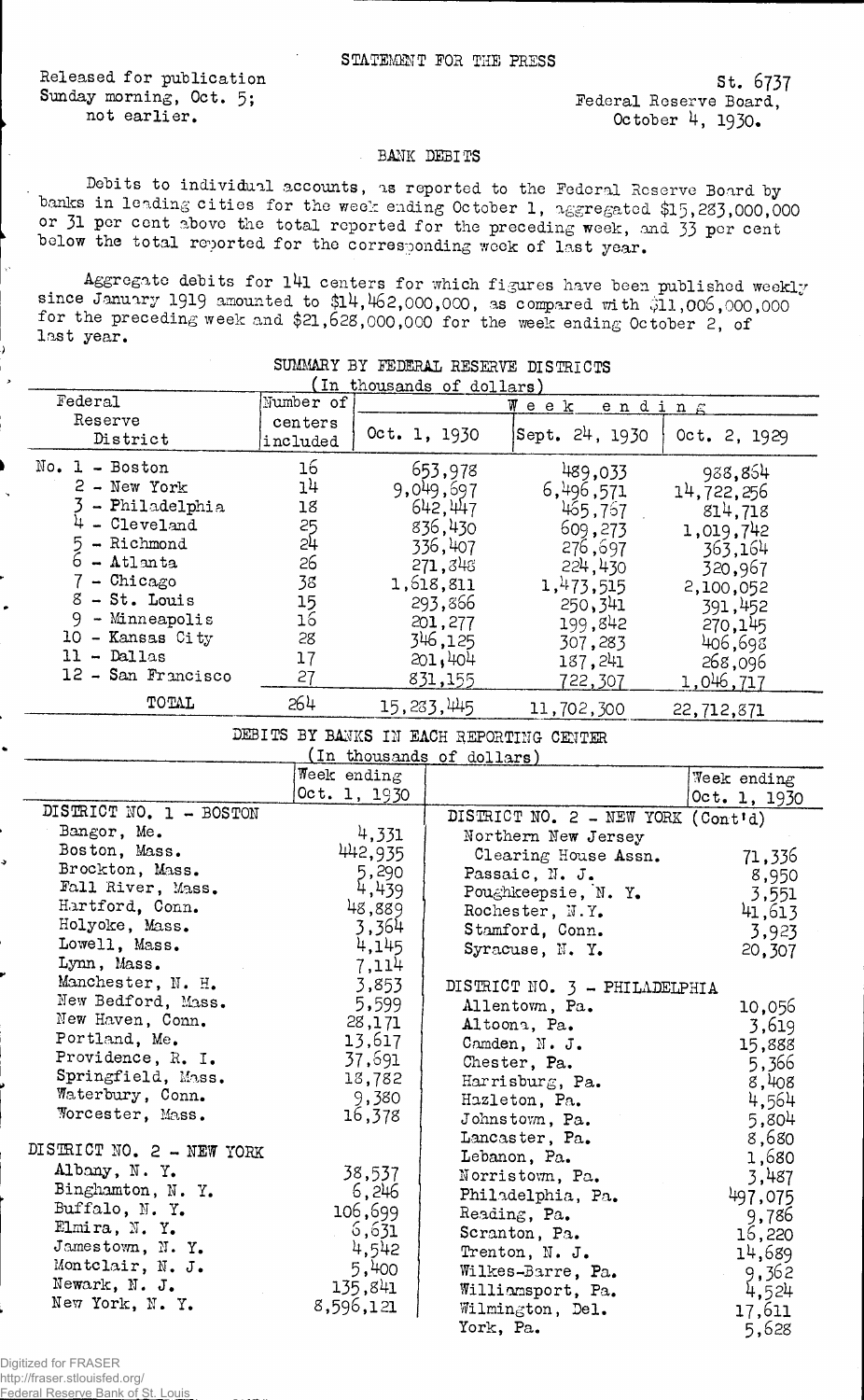|  |  | DEBITS BY BANKS IN EACH REPORTING CENTER |  |
|--|--|------------------------------------------|--|
|  |  |                                          |  |

|                                  | (In thousands of dollars) |                                  | <u>St. 6737a</u> |
|----------------------------------|---------------------------|----------------------------------|------------------|
|                                  | Week ending               |                                  | Week ending      |
|                                  | 0ct. 1,1930               |                                  | Oct. 1, 1930     |
| DISTRICT NO. 4 - CLEVELAID       |                           | DISTRICT NO. $6 - ATLMITA$       | (Contt'd)        |
| Akron, Ohio                      | 31,267                    | Elberton, Ga.                    | 217              |
| Butler, Pa.                      | 3,740                     | Hattiesburg, Miss.               | 1,231            |
| Canton, Ohio                     | 9,314                     | Jackson, Miss.                   | 5,983<br>14, 311 |
| Cincinnati, Ohio                 | 82,893<br>223,190         | Jacksonville, Fla.               | 7,413            |
| Cleveland, Ohio                  | 45,952                    | Knoxville, Tenn.                 | 4,207            |
| Columbus, Ohio                   | 19,417                    | Macon, Ga.                       | 2,697            |
| Dayton, Ohio                     | 9,540                     | Meridian, Miss.                  | 4,254            |
| Erie, Pa.                        | 1,146                     | Miami, Fla.                      | 8,441            |
| Franklin, Pa.                    | 5,123                     | Mobile, Ala.                     | 7,137            |
| Greensburg, Pa.                  | 3,448                     | Montgomery, Ala.                 | 22,937           |
| Hamilton, Ohio                   | 1,316                     | Nashville, Temn.                 | 465              |
| Homestend, Pa.<br>Lexington, Ky. | 4,743                     | Newman, Ga.<br>New Orleans, La.  | 81,686           |
| Lima, Ohio                       | 3,517                     |                                  | 1,518            |
| Lorain, Ohio                     | 1,518                     | Pensacola, Fla.<br>Savannah, Ga. | 9,095            |
| Middletown, Ohio                 | 2,454                     |                                  | 5,307            |
| Oil City, Pa.                    | 3,710                     | Tampa, Fla.<br>Valdosta, Ga.     | 905              |
| Pittsburgh, Pa.                  | 292,064                   | Vicksburg, Miss.                 | 1,176            |
| Springfield, Ohio                | 4,696                     |                                  |                  |
| Steubenville, Ohio               | 2,355                     | DISTRICT NO. 7 - CHICAGO         |                  |
| Toledo, Ohio                     | 46,036                    | Adrian, Mich.                    | 870              |
| Warren, Ohio                     | 3,137                     | Aurora, Ill.                     | 3,159            |
| Wheeling, W. Va.                 | 9,985                     | Battle Creek, Mich.              | 4,087            |
| Youngstown, Ohio                 | 22,761                    | Bay City, Mich.                  | 2,794            |
| Zanesville, Ohio                 | 2,508                     | Bloomington, Ill.                | 3,057            |
|                                  |                           | Cedar Rapids, Ia.                | 11,388           |
| DISTRICT NO. 5 - RICHMOND        |                           | Champaign-Urbana, Ill.           | 3,044            |
| Asheville, N. C.                 | 11,195                    | Chicago, Ill.                    | 1,064,052        |
| Baltimore, Md.                   | 117,673                   | Danville, Ill.                   | 2,440            |
| Charleston, S. C.                | 5,857                     | Davemport, Ia.                   | 11,477           |
| Charleston, W. Va.               | 8,856                     | Decatur, Ill.                    | 3,956            |
| Charlotte, N. C.                 | 11,243                    | Des Moines, Iowa                 | 18,406           |
| Columbia, S. C.                  | 4,855                     | Detroit, Mich.                   |                  |
| Cumberland, Md.                  | 2,306                     | Dubuque, Iowa                    | 229,468<br>3,196 |
| Danville, Va.                    | 1,542                     | Flint, Mich.                     | 8,605            |
| Durham, N. C.                    | 6,273                     | Fort Wayne, Ind.                 | 10,427           |
| Greensboro, N.C.                 | 5,411                     | Gary, Ind.                       | 4,412            |
| Greenville, S. C.                | 3,830                     | Grand Rapids, Mich.              | 16,369           |
| Hagerstown, Md.                  | 2,079                     | Green By, Wis.                   | 3,310            |
| Huntington, W. Va.               | 4,771                     | Hammond, Ind.                    | 4,120            |
| Lynchburg, Va.                   | 6,368                     | Indianapolis, Ind.               | 41,669           |
| Newport News, Va.                | 3,083                     | Juckson, Mich.                   | 7,746            |
| Norfolk, Va.                     | 12,701                    | Kalamazoo, Mich.                 | 5,880            |
| Portsmouth, Va.                  | 966                       | Lansing, Mich.                   | 5,704            |
| Raleigh, N. C.                   | 6,794                     | Mason City, Iowa                 | 2,600            |
| Richmond, Va.                    | 40,331                    | Milwaukee, Wis.                  | 71,230           |
| Roanoke, Va.                     | 6,548                     | Moline, Ill.                     | 1,903            |
| Spartanburg, $S. C.$             | 2,867                     | Muscatine, Ia.                   | 1,693            |
| Washington, D. C.                | 58,668                    | Oshkosh, Wis.                    | 2,969            |
| Wilmington, N.C.                 | 3,560                     | Peoria, Ill.                     | 12,546           |
| Winston-Salem, N. C.             | 8,525                     | Rockford, Ill.                   | 6,746            |
|                                  |                           | Saginaw, Mich.                   | 4,642            |
| DISTRICT NO. 6 - ATLANTA         |                           | Sheboygan, Wis.                  | 3,415            |
| Albany, Ga.                      | 1,104                     | Sioux City, Iowa                 | 12,637           |
| Atlanta, Ga.                     | 39,361                    | South Bend, Ind.                 | 11,036           |
| Augusta, Ga.                     | 5,824                     | Springfield, Ill.                | 7,790            |
| Birmingham, Ala.                 | 30,890                    | Torre Haute, Ind.                | 4,410            |
| Brunswick, Ga.                   | 580                       | Waterloo, Iowa                   | 4,558            |
| Chattanooga, Tenn.               | 10,711                    |                                  |                  |
| Columbus, Ga.                    | 3,154                     |                                  |                  |
| Dothan, $\Lambda 1a$ .           | 734                       |                                  |                  |

igitized for FRASER<br>ttp://fraser.stlouisfed.org/<br>ederal Reserve Bank of St. Louis

 $\mathcal{S}$ 

ł  $\lambda$ 

l

 $\ddot{\phantom{0}}$ 

د